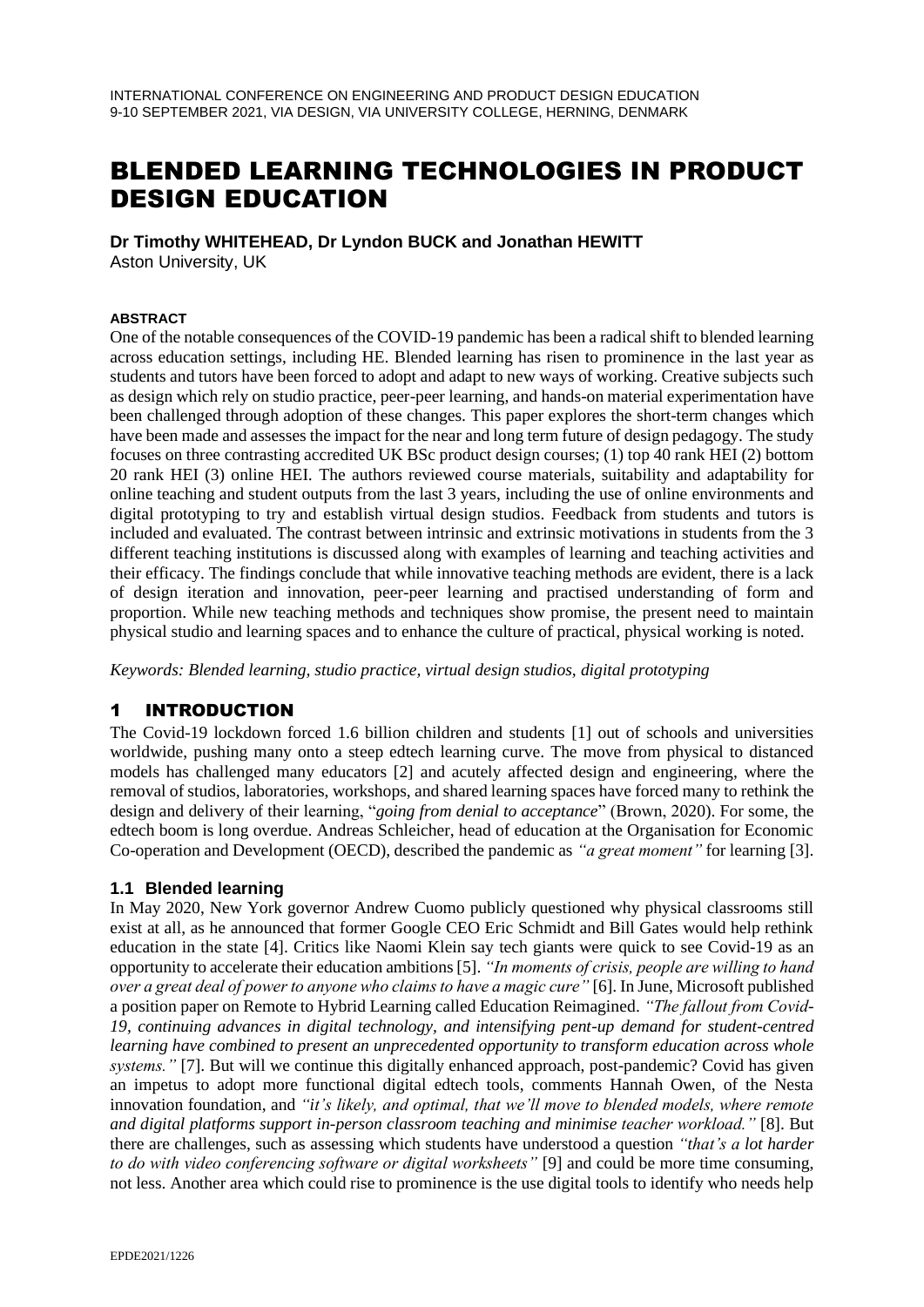and if used well, analytics and big data could help engage students and individually help tailor input. Some found that virtual learning environments helped students engage better, gain more control over their learning, work in ways that suit their needs, and minimise anxieties by engaging via the chat [8].

### **1.2 Virtual studios**

Critical to a blended learning approach is not only to covey learning material but also to support peerto-peer learning, which is typically practiced in a studio environment. A common concern of blended learning for design education is that quality of student output will deteriorate if students are unable to compare work during formal or informal critiques, group activities and group learning. To overcome this, virtual studios have become prominent in the shift to online learning. One of the first virtual studios Open Design Studio (ODS) has been created by the Open University (OU) in 2010. One of the key factors for success is the ability to view other students' work, thus demonstrating a stronger (or equal) correlation of student success compared to any other behaviour measured [10]. Students on OU design courses can choose to share visual ideas and design solutions with their peers. They can also comment on peer's work, and with around 500 students active on a module at any time, form part of a virtual learning community, giving great feedback potential, more so than in a physical studio. Engaging these feedback and community behaviours is part of a larger set of social learning behaviours that contribute to an *'ecology'* of digital studio learning [10]. Viewing other students' work, far from being inactive or passive learning, was found to be an intrinsic motivator and contributed to a positive learning experience, noting that measuring student engagement in this process was important – the issue of 'not leaving a mark'. The shift to remote learning has challenged the use of physical studio environments – how can we re-think approaches to design education, evaluate, and learn from this experience and understand how design can adapt to emerging virtual learning environments and future design studios?

### 2 METHODOLOGY

In order to understand the impact of blended learning and studio environments this study focuses on comparing and contrasting the interaction, engagement, technical adoption, and output of 3 accredited UK BSc product design courses; (1) top 40 rank university (2) bottom 20 rank university (3) online provider. This included an analysis of course material, suitability and adaptability for online teaching and final year student outputs over the last 3 years. A particular focus is the adoption and inclusion of online environments and digital prototyping to establish how, and if, virtual design studio spaces are utilised. The contrast between intrinsic and extrinsic motivations of students is discussed along with examples of learning and teaching activities and their efficacy. The results are analysed to draw out key themes about the use, uptake, and output of student work in a virtual studio environment. The findings have been split into four themes across each course: technology uptake, student engagement, quality of design output and future industry demands. These four areas demonstrate critical elements to ascertain the effectiveness of approaches and inform recommendations for blended studio practice moving forward.

# 3 TECHNOLOGY

Advances in technology have offered additional tools and experiences to enrich the virtual element of blended learning, beyond traditional OBS. Critically for design, some web-based tools assist in creative activities such as group ideation. Platforms such as 'Mural' (*Figure 1*) and 'Miro' offer a space where groups meet and work virtually and collaboratively and enable functions encouraging engagement, such as voting, templates to stimulate thinking, and icons and sketching tools to enhance spontaneity. These tools are important as they lower the point of entry and enable students to engage with a stream of visual content which resonates with those who naturally engage with social media platforms. However, these technologies and remote collaboration lack the social dynamic of a physical environment. Currently, it is a very different experience to be working over a digital platform than it is to be around a physical table. In all 3 institutions this was identified as a continuing challenge. Group learning is different, traditional points of discovery or clarity are hard to detect when online. Therefore, consideration of this is important when working in a blended environment, the application and facilitation of physical workshop activities into a virtual space is very different to that of a physical one. Students often note how group exercises are reliant on one or two individuals doing much of the work or talking, rather than a team effort. Physical engagement can often help to alleviate that problem, via intervention and observation of participants. Serendipity, as a design tool, is not as easy to encourage or witness in a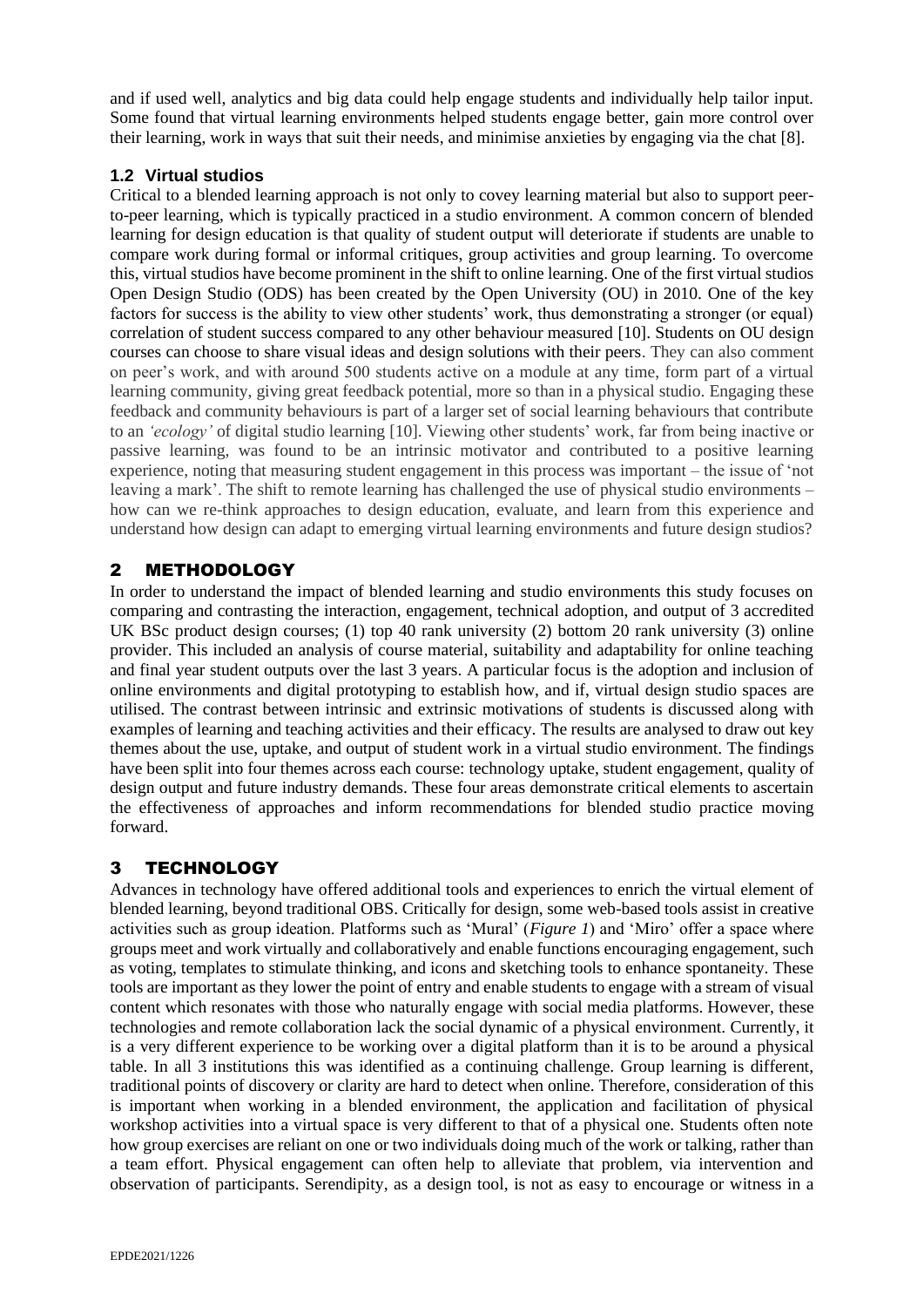virtual space. This in turn means that critiques of work become far more considered due to the mindset of the participants being more focused when posting comments rather than verbalising them. Tone of voice, cadence and physical expression are not apparent and count for a lot in those scenarios. In addition, it was highlighted that building trust becomes difficult due to the anonymity of virtual spaces, it is hard for participants to truly understand each other at distance, which can make the difference between a student engaging with subject matter or not. We are inherently social, and this dynamic is a rich element in current models of learning and communication. The blended approach allows for fewer opportunities for physical interaction, which poses the question - how can they be effectively replaced? How are we changing our social habits and design methods in a learning landscape that is becoming more virtual?



*Figure 1. Second year collaborative design group work on Mural*

## 4 ENGAGEMENT

Student engagement and collaboration is key to successfully achieving learning objectives and enriching the education experience. In each of the 3 institutions studied it was identified that participation can manifest itself in many ways from passive observation and listening through to active posting and contribution. Engagement as a metric is harder to measure in a digital space, it is easier for students to *'drop off the map'* [9]. Feedback from group exercises indicated that this type of activity can be alienating to some (due to others taking a lead) as well as being too easy to sit back and watch rather than engage. A key finding was that we must consider character types and how content can be structured to sustain engagement and adjusted to ensure an appropriate barrier to entry when it comes to participation. An example of this was identified by one institution using *Mural* to discuss the feelings and emotions portrayed by contrasting designed objects. Students posted keywords on individually coloured notes. This low barrier to entry facilitated effective engagement with the activity, which then ramped up to empowering students to critique their own and others work in the platform (*Figure 2*).

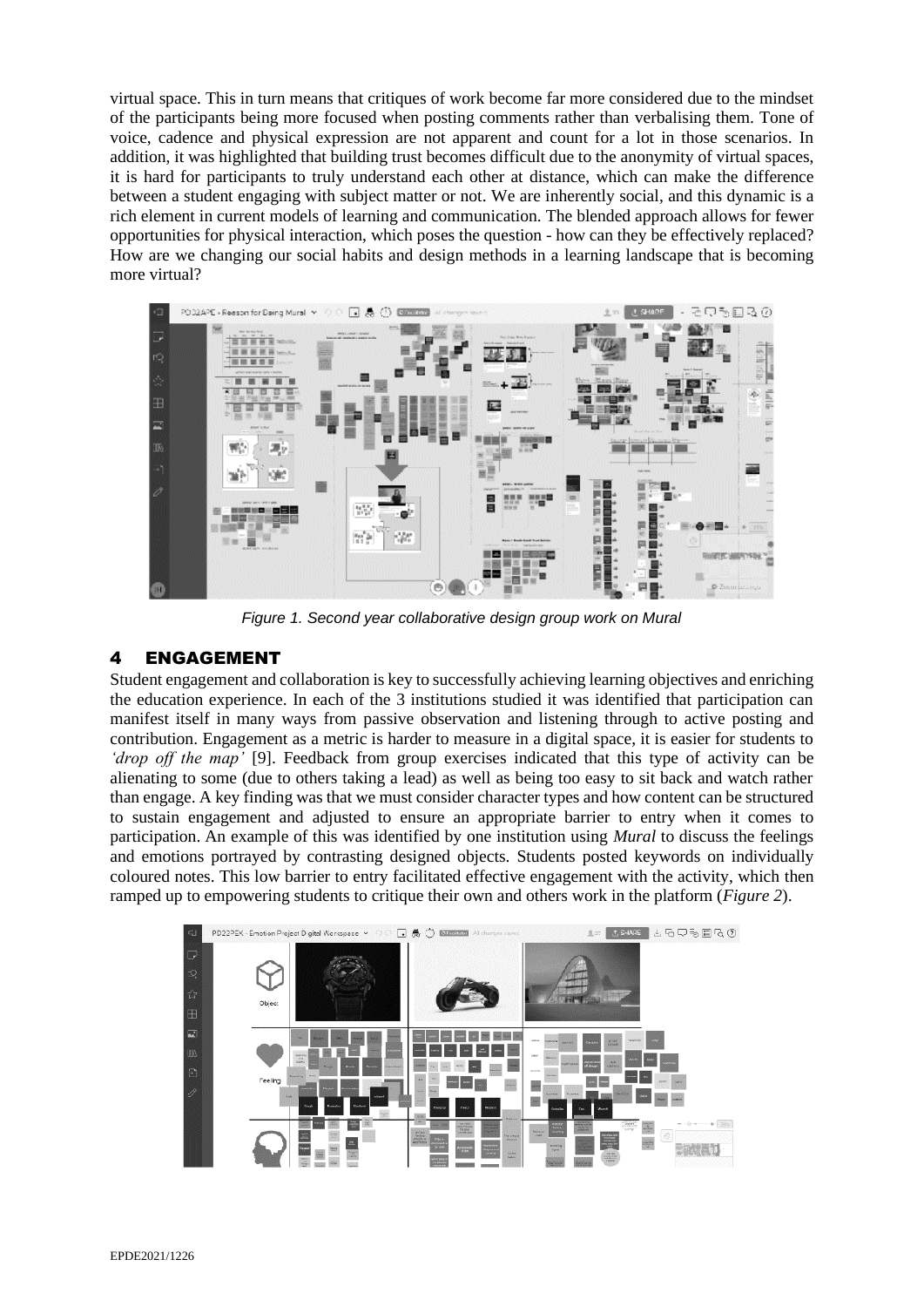#### *Figure 2. Keywords to describe feelings and emotions provide a low entry barrier into the application*

To encourage engagement, regular feedback on work generates a feeling of progress and flow similar to engagement on social media. Collaboration spaces offer a 24/7 opportunity to discuss work, with students witnessing an emerging body of work which often has a positive influence. Creativity can be seen and shared, providing inspiration moving forward. Virtual spaces allow for visual exploration – using parallels and creative approaches (metaphors) to express new thinking and approaches. Fresh content helps maintain momentum, weekly updates of new videos, podcasts and exercises add to understanding. Material helps to stimulate debate and interaction, fuelling conversations, empowering collaboration. Learning in isolation is one route students can take from virtual spaces, however the richness and reward from partnerships of group and peer discussion offer valuable context and perspectives. Encouragement of positive behaviours and attitudes helps nurture this mode of working with those new to it. Supporting dialogue, visual stimuli (imagery and emojis) are useful and drive a familiarity to the virtual medium. It is useful to clarify etiquette with regard to engagement. Parallels can be drawn with social media platforms; this can shape a mindset, but posts should be monitored.

### 5 STUDENT OUTPUT

Critical tests for digital studio environments are quality of student outputs, attainment and evidence of design thinking, awareness of visual design language and balance between product form, function, and end user ergonomics. It was identified that in a virtual online environment there is a greater focus on design thinking and developing and critiquing ideas. However, it is evident that there is a loss of physical prototyping and testing. Although it is evident that some students will photograph low-fidelity models and upload them to gain feedback, there are a number of steps to this process. Students often feel that a low fidelity prototype is not of sufficient quality to publish on a virtual platform. For the Instagram generation, pictures are routinely filtered and edited before uploaded. There may be a fear that poor quality images and work will stay online forever, and this could damage the student's reputation (*Figure 3*). These issues can be present in a traditional studio space, but when students show their work it is typically on the table/wall for a short period of time and then removed quickly to improve. This presents a contrast on the one hand students enjoy brainstorming and linking to new product ideas but are less keen to have a visual critique. It was identified that the uptake and engagement of this activity was significantly lower, but by removing low fidelity work directly after critiques this effect was reduced.



*Figure 3. Low fidelity sketch models presented in Mural*

The final design output, typically at an end of year assessment, highlights that most students produce less convincing design solutions, which are often more conservative, safe and lack the depth of development which is seen in a face-face studio. When looking at purely digital outputs it was expected that free from traditional prototyping constraints students would show greater levels of experimentation and innovation, yet the opposite happened. Instead of pushing the boundaries it was evident that students placed their own virtual boundaries, tried to anticipate the comments of workshop technicians, and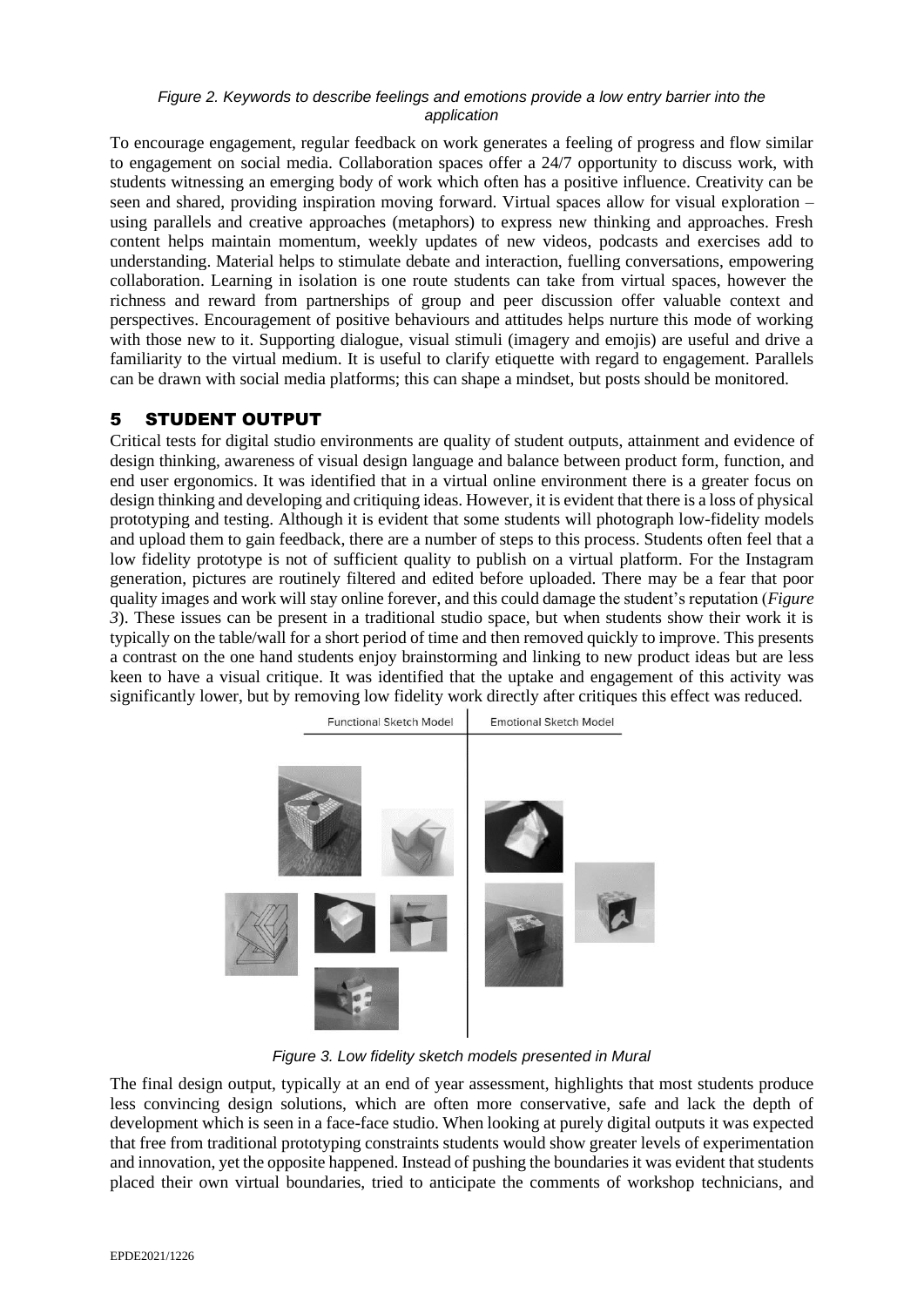instead held themselves back. An example of this was seen in outputs in 2020 (*Figure 4*) compared with the start of 2021 in which face-face studio practice happened (*Figure 5*). It is evident that that the depth of development, innovation and sensitivity to form is lost when the 3 best students are compared. This is reported to be due to a lack of face-to-face feedback, physical prototyping and testing available online.



*Figure 4. Highest achieving students in remote studio environment*



*Figure 5. Highest achieving students in physical design studio*

# 6 INDUSTRY EXPECTATIONS

Blended learning offers opportunities to collaborate beyond the constraints of lecture theatres or traditional classroom environments. The ability to incorporate external collaborators into modules is enhanced through the ability to hold virtual seminars, with geography no longer a barrier. This way of working shares parallels with industry during the pandemic, satellite teams and virtual collaboration have become prevalent out of necessity. This allows for companies to recruit globally, without the need for relocation, tapping into a broader talent source of talent. Within design this can enrich thinking, offering perspectives from a mixture of different references and cultures avoiding 'group think' from local teams. Looking forward to employment, blended learning delivers an opportunity whereby students develop the mindset to become more independent learners. Depending on the module and its delivery it is possible to steer the student to content creators, platforms and topics allowing them to leverage large amounts of information available online. This skill of following others, seeking views, and networking within digital communities can prove to be an important and enriching skill when in employment. Video presentations, use of social channels and leveraging the digital relationships of oneto-many are becoming more prevalent. Covid 19 has accelerated remote work and virtual collaboration.

# 7 CONCLUSIONS

In a post-COVID world there is an increasing challenge to justify physical learning environments and balance the adoption of digital tools and virtual learning spaces. This paper goes some way to further this discussion in relation to design education. The findings demonstrate that there are advantages to remote working and digital studios, but this comes at a cost to human interaction, degradation of physical prototyping and mixed levels of engagement. Virtual studios have been shown to work in the initial stages of design projects, to generate ideas, capture inspirational content and to develop team thinking. However, this is reliant on each student being actively engaged during the whole process. The design outputs suggests that there is a fundamental need to maintain physical studios and practical prototyping.